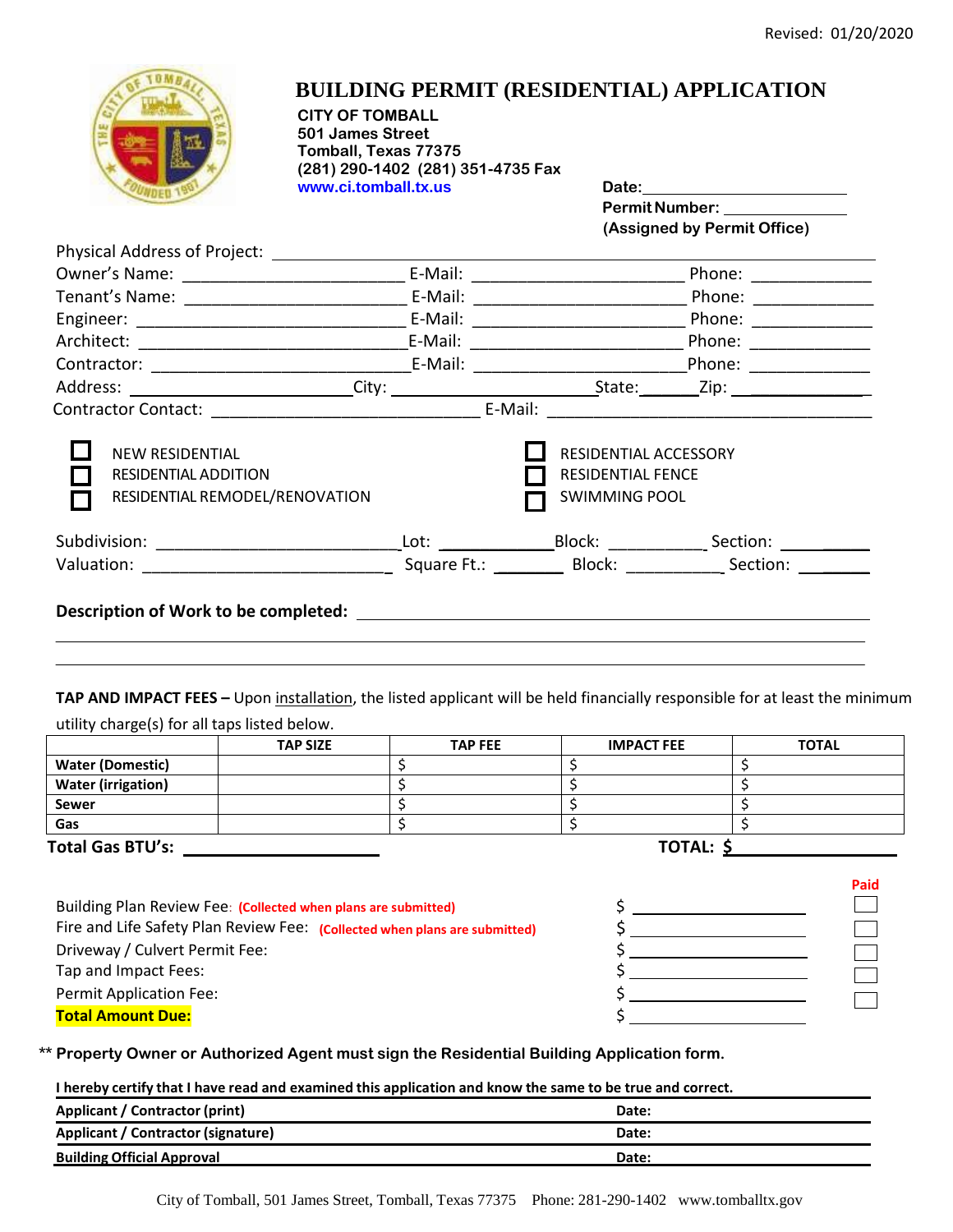## Submittal Checklist for Residential Building Plan Review

- 1. **Building Permit Application:** Complete entire application, including: Valuation of Project, contact information including phone number and applicant's signature.
- 2. **A Plan Review Fee** will be collected at the time the Building Permit application is submitted and the balance of the Building Permit Fee will be collected when plans are approved and the permit is processed and picked up by the Contractor.
- 3. **Planning and Zoning Approval:** City Planner (281) 290-1491. Approved plans and survey from the City Planner should be included in the building application submittal.
- 4. The City of Tomball is currently under the 2015 International Residential Building Code. Submit a complete set of **Building Plans** in PDF form, including the following, to our digital plan submittal system listed below.
	- a. Floor Plans
	- b. Identify Construction Type, Occupancy Type, Occupant Load, and Fire Separation.
	- c. Elevations
	- d. Plumbing, Mechanical and Electrical Plan (NEC 2017) and Details.
	- e. Structural Plans: Include Foundation Plan with Details, Framing and Shear Wall Bracing locations with Details (Nailing Pattern, and Hold-downs).
	- f. Site Plan: with dimensions showing all buildings on the property, the driveway location, property boundaries, building setback lines, and all existing easements.

## *DIGITAL PLAN SUBMITTALS:*

PLEASE SUBMIT YOUR APPLICATIONS AND PLANS DIGITALLY IN A SINGLE PDF BY FOLLOWING THE WEBSITE BELOW: **WEBSITE: tomballtx.gov/securesend USERNAME: tomballcdd PASSWORD: Tomball1**

- 5. Submit a **2015 Energy Analysis Report** building envelope, lighting loads and mechanical loads. Your engineer can do this for you or you may use **ResCheck 2015 IECC** which is a free download software at U.S. Department of Energy website.
- 6. Provide the following information for **New Utility Connections**.
	- a. Sewer Tap (Number of taps and their sizes)
	- b. Water Tap (Number of taps and their sizes)
	- c. Gas Tap (A list of gas fixtures including the total BTU Load)
- 7. **\*\*** Contractor must provide Liability Insurance with a minimum of \$500,000 of combined single limit coverage Equal to or Greater than the contract amount, whichever is greater. The City of Tomball must be listed as the "Certificate Holder" on the policy.

Separate permits are required for electrical, plumbing, heating, ventilation or air conditioning. This permit becomes null and void if work or construction authorized is not commenced within 6 months, or if construction or work is abandoned for a period of 6 months at any time after work is commenced. All provisions of laws and ordinances governing this type of work will be complied with whether specified herein or not. The granting of a permit does not presume to give authority to violate or cancel the provisions of any other state or local law relating to construction, nor does it give authorization or approval to encroach on any easement or property or violate any deed restrictions. The City of Tomball shall never be liable for any damage or loss by reason of the issuance hereof. Each holder and other persons acting under authority of this permit are personally responsible for compliance with all the above provisions and assume the entire risks incidental to the work being permitted.

City of Tomball, 501 James Street, Tomball, Texas 77375 Phone: 281-290-1402 [www.tomballtx.gov](http://www.tomballtx.gov/)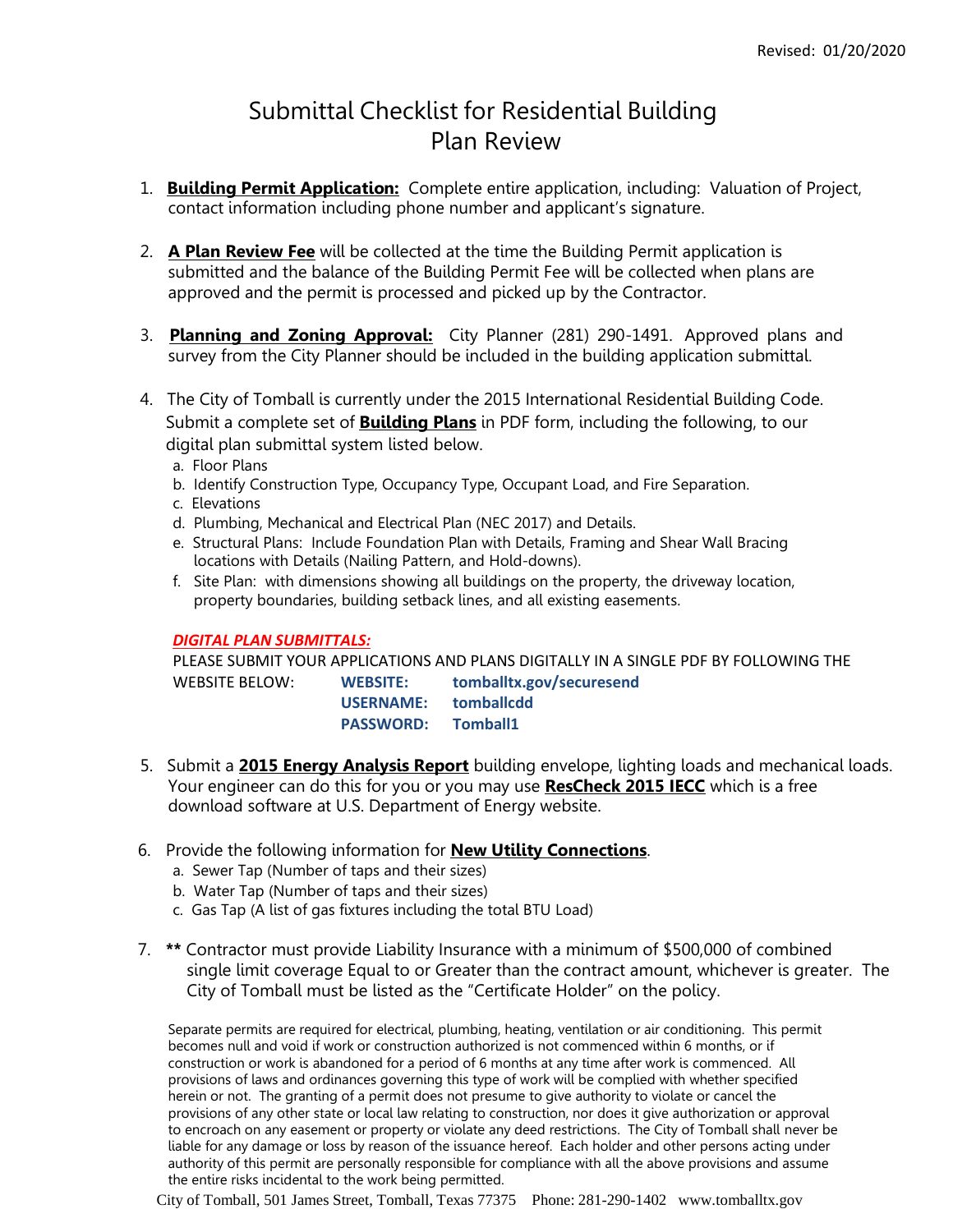## **CONSTRUCTION SITE REQUIREMENTS**

- 1. Post address and permit in a visible location at the jobsite.
- 2. An approved set of plans must be on the jobsite.
- 3. Install safety fence and rails where needed.
- 4. Provide adequate temporary toilets
- 5. Install silt fencing where needed; protect storm drains and clean streets daily.
- 6. Keep jobsite clean and safe. By City Ordinance, rentals for all roll-offs must be made directly through WCA at (281) 368-8397 or [CSHouston@wcamerica.com](mailto:CSHouston@wcamerica.com)
- 7. Keep fire hydrant clear and access available for emergency vehicles.
- 8. All plan revisions must be reviewed and stamped approved by the Building Official prior to field inspection.
- 9. The City of Tomball is currently under the 2015 International Building Code.
- 10. Obtain inspections for all phases of construction work being done.
- 11. All foundations will require a form survey approved by the City before inspection.
- 12. Framing inspections should be scheduled after all MEP rough-ins have passed inspection.
- 13. Building finals should be scheduled after all MEP finals have been done and passed inspection.
- 14. Before a Certificate of Occupancy can be issued, a Final Energy Analysis inspection and a Customer Service inspection must be done by a third party inspector. The City Fire Marshall must also approve the building before the final building inspection and Certificate of Occupancy is issued.